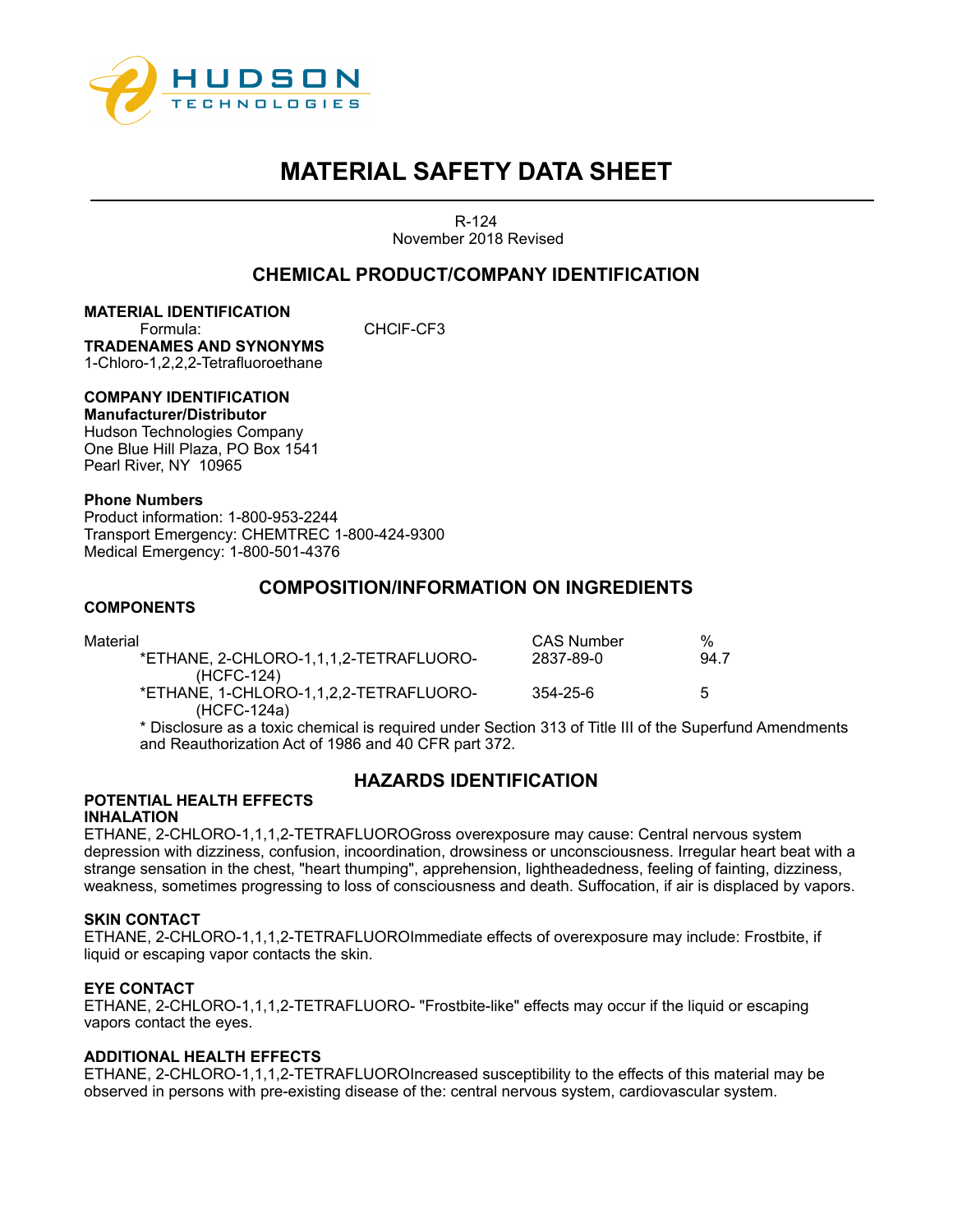

## **CARCINOGENICITY INFORMATION**

None of the components present in this material at concentrations equal to or greater than 0.1% are listed by IARC, NTP, OSHA or ACGIH as a carcinogen.

# **FIRST AID MEASURES**

# **INHALATION**

If high concentrations are inhaled, immediately remove to fresh air. Keep person calm. If not breathing, give artificial respiration. If breathing is difficult, give oxygen. Call a physician.

## **SKIN CONTACT**

Flush skin with water for at least 15 minutes after excessive contact. Seek medical assistance if irritation is present. Wash contaminated clothing before reuse. Treat for frostbite if necessary by gently warming affected area.

## **EYE CONTACT**

In case of contact, immediately flush eyes with plenty of water for at least 15 minutes. Call a physician.

# **INGESTION**

Ingestion is not considered a potential route of exposure.

## **NOTES TO PHYSICIANS**

Because of possible disturbances of cardiac rhythm, catecholamine drugs, such as epinephrine, should only be used with special caution in situations of emergency life support.

# **FIRE FIGHTING MEASURES**

# **# FLAMMABLE PROPERTIES**

No flash point

| Flammable Limits in air, % by Volume: |                    |
|---------------------------------------|--------------------|
| LEL :                                 | None per ASTM E681 |
| UFL :                                 | None per ASTM E681 |
| Autoignition:                         | Not determined     |

## **FIRE AND EXPLOSION HAZARDS:**

Cylinders may rupture under fire conditions. Decomposition may occur.

## **EXTINGUISHING MEDIA**

Use media appropriate for surrounding material.

#### **FIRE FIGHTING INSTRUCTIONS**

Cool tank/container with water spray. Self-contained breathing apparatus (SCBA) may be required if cylinders rupture or release under fire conditions.

Water runoff should be contained and neutralized prior to release.

# **ACCIDENTAL RELEASE MEASURES**

## **SAFEGUARDS (PERSONNEL)**

NOTE: Review FIRE FIGHTING MEASURES and HANDLING (PERSONNEL) sections before proceeding with clean-up. Use appropriate PERSONAL PROTECTIVE EQUIPMENT during clean-up. Ventilate area, especially low or enclosed places where heavy vapors might collect. Remove open flames. Use self-contained breathing apparatus (SCBA) if large spill or leak occurs.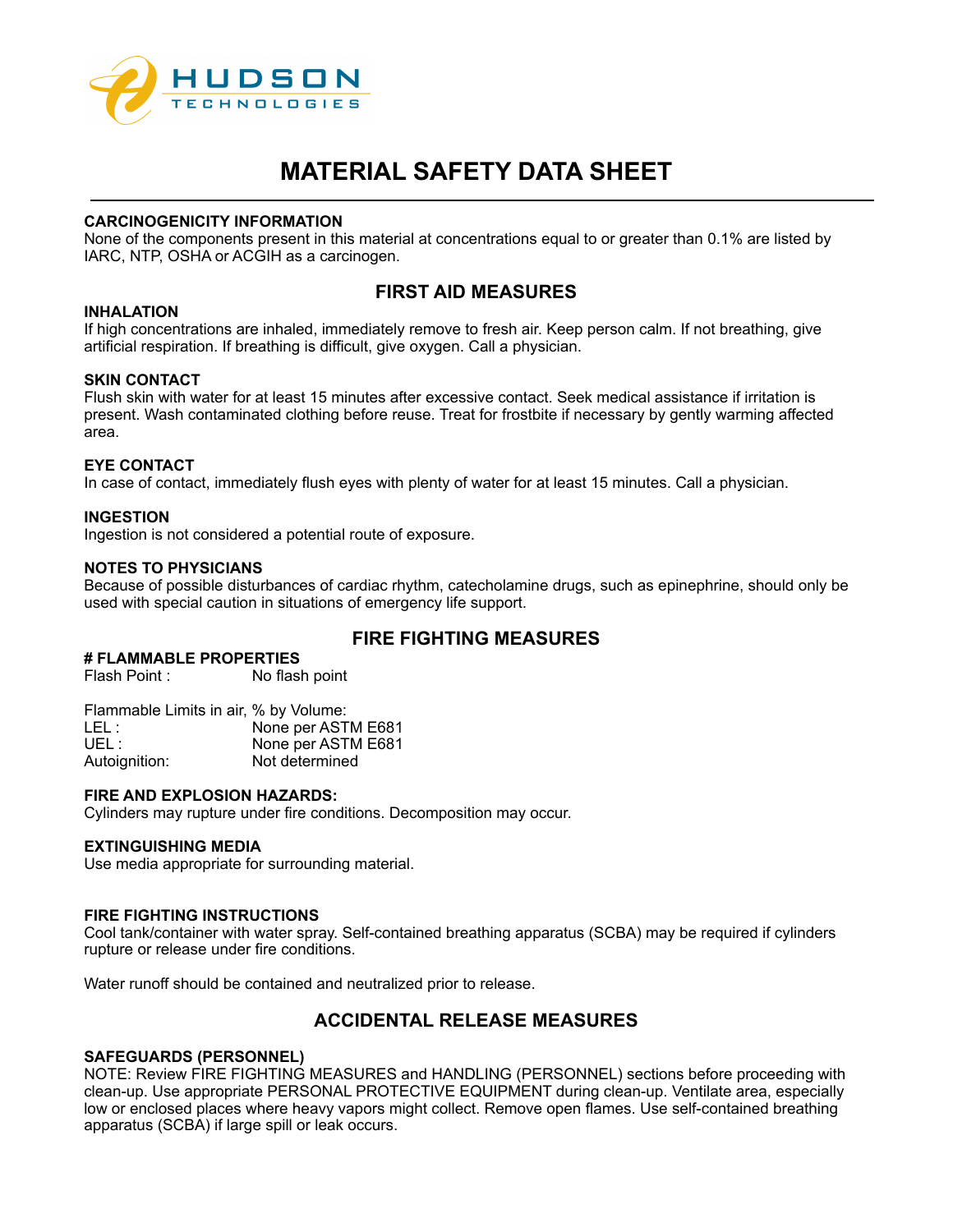

## **ACCIDENTAL RELEASE MEASURES**

Emergency Exposure Limits (EEL) are established to facilitate site or plant emergency evacuation and specify airborne concentrations of brief durations which should not result in permanent adverse health effects or interfere with escape. EEL's are expressed as airborne concentration multiplied by time (CxT) for up to a maximum of 60 minutes and as a ceiling airborne concentration. These limits are used in conjunction with engineering controls/monitoring and as an aid in planning for episodic releases and spills..

The Emergency Exposure Limit (EEL) for HCFC-123 is 1000 ppm for up to 60 minutes with a 1 minute not-toexceed ceiling of 2500 ppm.

# **SPILL CLEAN UP**

Comply with Federal, State, and local regulations for reporting releases.

# **HANDLING AND STORAGE**

#### **HANDLING (PERSONNEL)**

Avoid breathing vapors or mist. Avoid contact with eyes or skin. Use with sufficient ventilation to keep employee exposure below recommended limits.

#### **STORAGE**

Store in a clean, dry place. Do not heat above 52 C (126 F).

# **EXPOSURE CONTROLS/PERSONAL PROTECTION**

#### **ENGINEERING CONTROLS**

Use sufficient ventilation to keep employee exposure below recommended limits. Local exhaust should be used when large amounts are released. Mechanical ventilation should be used in low or enclosed places.

# **PERSONAL PROTECTIVE EQUIPMENT**

Lined butyl gloves should be used to avoid prolonged or repeated exposure.

Chemical splash goggles should be available for use as needed to prevent eye contact. Under normal manufacturing conditions, no respiratory protection is required when using this product.

Self-contained breathing apparatus (SCBA) is required if a large release occurs.

# **EXPOSURE GUIDELINES**

### **EXPOSURE LIMITS**

**R-124**

PEL (OSHA) None Established TLV (ACGIH) None Established WEEL (AIHA) 1000 ppm, 8 Hr. TWA

# **PHYSICAL AND CHEMICAL PROPERTIES**

## **PHYSICAL DATA**

Freezing Point: -199 C (-326 F) % Volatiles: 100 WT%<br>Solubility in Water: 1.71 WT% Odor: Ether (slight). Form: Liquified Gas.

Boiling Point:  $\begin{array}{ccc} 11 & C & (12 \text{ F}) & \textcircled{2} & 760 \text{ mm Hg} \\ \textcircled{1} & 61 & \textcircled{2} & 25 & C & (77 \text{ F}) \end{array}$ 61 psia @ 25 C (77 F) 1.71 WT% @ 24 C (75 F)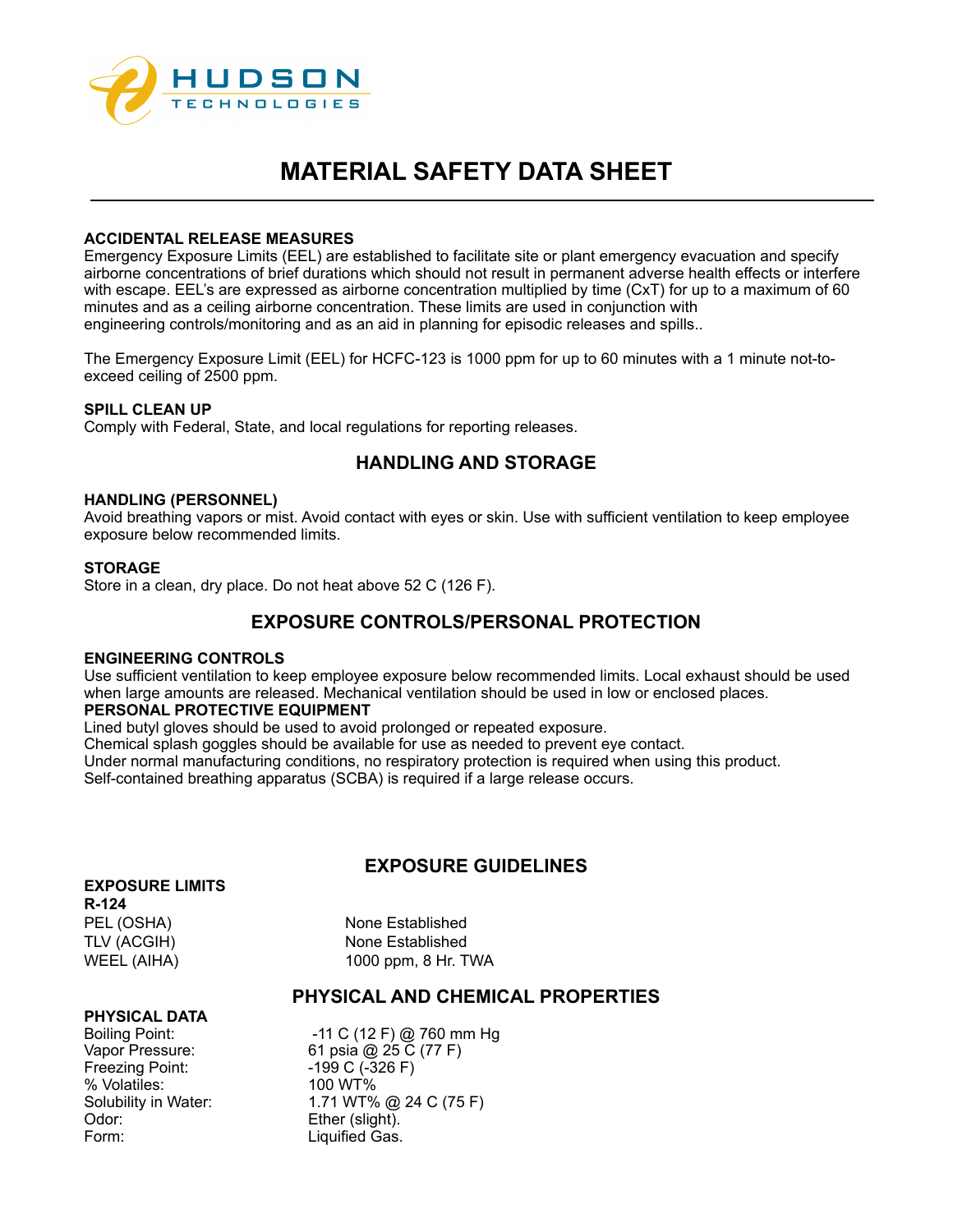

| Color:                   |
|--------------------------|
| Density:                 |
| Saturated Vapor Density: |
| Critical temperature:    |
| Critical pressure:       |
| Critical volume:         |
| Critical density:        |

Clear, Colorless. 1.364 g/cm3 @ 25 C (77 F) 6.882 g/L (at boiling point) 122.2 C (252 F) 518.3 psia  $246.4$  cc/g mol  $0.554$  g/cm3

# **STABILITY AND REACTIVITY**

**CHEMICAL STABILITY** Stable.

# **CONDITIONS TO AVOID**

Avoid open flames and high temperatures.

## **INCOMPATIBILITY WITH OTHER MATERIALS**

Incompatible with alkali or alkaline earth metals- powdered Al, Zn, Be, etc.

#### **DECOMPOSITION**

Decomposition products are hazardous. This material can be decomposed by high temperatures (open flames, glowing metal surfaces, etc.) forming hydrochloric and hydrofluoric acids, and possibly carbonyl halides. These materials are toxic and irritating. Contact should be avoided.

## **POLYMERIZATION**

Polymerization will not occur.

# **TOXICOLOGICAL INFORMATION**

**ANIMAL DATA** ETHANE, 2-CHLORO-1,1,1,2-TETRAFLUORO

## **INHALATION:**

4 hour, ALC, rat: 230,000 - 300,000 ppm.

Single exposure caused: Cardiac sensitization, a potentially fatal disturbance of heart rhythm associated with a heightened sensitivity to the action of epinephrine. Lowest-Observed-Adverse-Effect-Level for cardiac sensitization: 25,000 ppm. Single exposure caused: the following temporary effects - Inactivity or anaesthesia. Low blood pressure. Repeated exposure caused: Decreased body weight. Altered clinical chemistry. These effects were reversible. Repeated exposure caused: the following temporary effects - Inactivity or anaesthesia. Lethargy. Incoordination. Altered respiratory rate. One study showed: Increased liver weight.

CARCINOGENIC, DEVELOPMENTAL, REPRODUCTIVE, MUTAGENIC EFFECTS:

In animal testing this material has not caused carcinogenicity, developmental toxicity. No animal data are available to define the following effects of this material: reproductive toxicity. Tests have shown that this material does not cause genetic damage in bacterial or mammalian cell cultures, or in animals. This material has not been tested for its ability to cause permanent genetic damage in reproductive cells of mammals (not tested for heritable genetic damage).

CHLOROTETRAFLUOROETHANE (HCFC-124a)

Inhalation 2-hour ALC : > 200,000 ppm in guinea pigs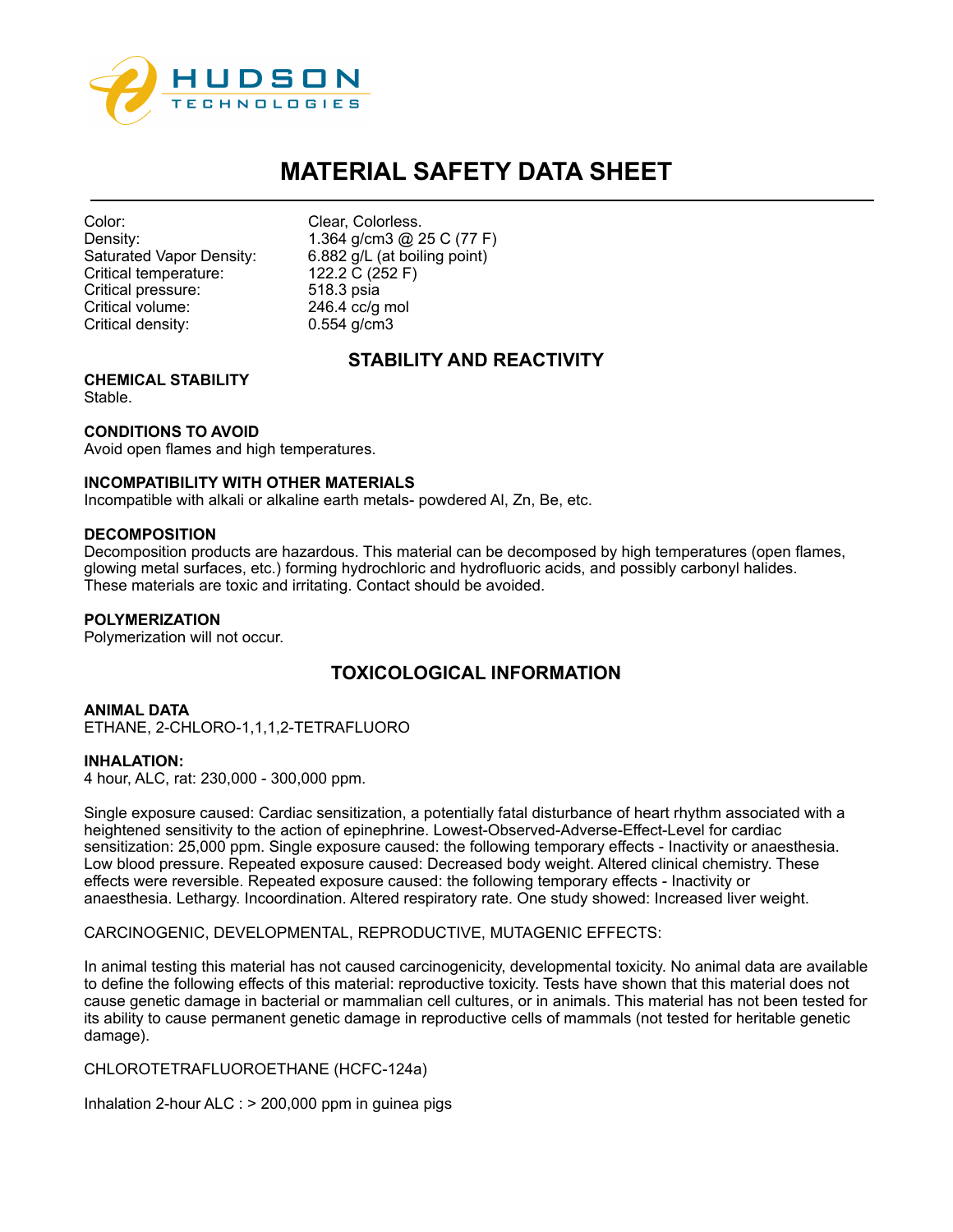

# **DISPOSAL CONSIDERATIONS**

## **WASTE DISPOSAL**

Treatment, storage, transportation, and disposal must be in accordance with applicable Federal, State/Provincial, and Local regulations. Recover by distillation or remove to a permitted waste disposal facility.

# **TRANSPORTATION INFORMATION**

#### **SHIPPING INFORMATION**

DOT/IMO Hazard Class 2.2 UN No. 1021

Proper Shipping Name  $1$ -CHLORO-1,2,2,2-TETRAFLUOROETHANE<br>Hazard Class 2.2 DOT/IMO Label NONFLAMMABLE GAS<br>Shipping Containers Containers Tank Cars Cylinders. Ton Tanks.

# **REGULATORY INFORMATION**

## **U.S. FEDERAL REGULATIONS**

TSCA Inventory Status : Reported/Included. TITLE III HAZARD CLASSIFICATIONS SECTIONS 311, 312 Acute : The Yes Chronic : No. No. 2012. No. 2014. No. 2012. No. 2014. No. 2014. No. 2014. No. 2014. No. 2014. No. 20 Fire : No. 2012 **No. 2013 12:20 No. 2013** Reactivity : No. 2008. No. 2009. No. 2009. No. 2009. No. 2009. No. 2009. No. 2009. No. 2009. No. 2009. No. 201 Pressure :  $Y$ es HAZARDOUS CHEMICAL LISTS

| <b>SARA Extremely Hazardous Substance -</b> | N٥ |
|---------------------------------------------|----|
| CERCLA Hazardous Substance -                | N٥ |
| <b>SARA Toxic Chemical -</b>                | N٥ |

# **OTHER INFORMATION**

## **NFPA, NPCA-HMIS**

| <b>NPCA-HMIS Rating</b> |              |
|-------------------------|--------------|
| Health:                 |              |
| Flammability:           | $\mathbf{0}$ |
| Reactivity:             |              |

Personal Protection rating to be supplied by user depending on use conditions.

## **Additional Information**

HCFC-124 is TSCA-listed but its use is controlled by a TSCA Section 5, Significant New Use Rule (SNUR); 40 CFR 721.3180. The SNUR prohibits the commercial use of HCFC-124 as a blowing agent in the manufacture of structural insulation foams for commercial or consumer purposes. Activity related to this application is therefore limited to technical research and development conducted in accordance with the requirements of the R&D Exemption of the TSCA PMN regulations. Refer to 40 CFR 720.36 for further details on the requirements of this Exemption. All other uses of HCFC-124 are permitted.

**California Prop. 65:** This product does not contain any chemicals known to the State of California to cause cancer, birth defects or other reproductive harm.

The data in this Material Safety Data Sheet relates only to the specific material designated herein and does not relate to use in combination with any other material or in any process.